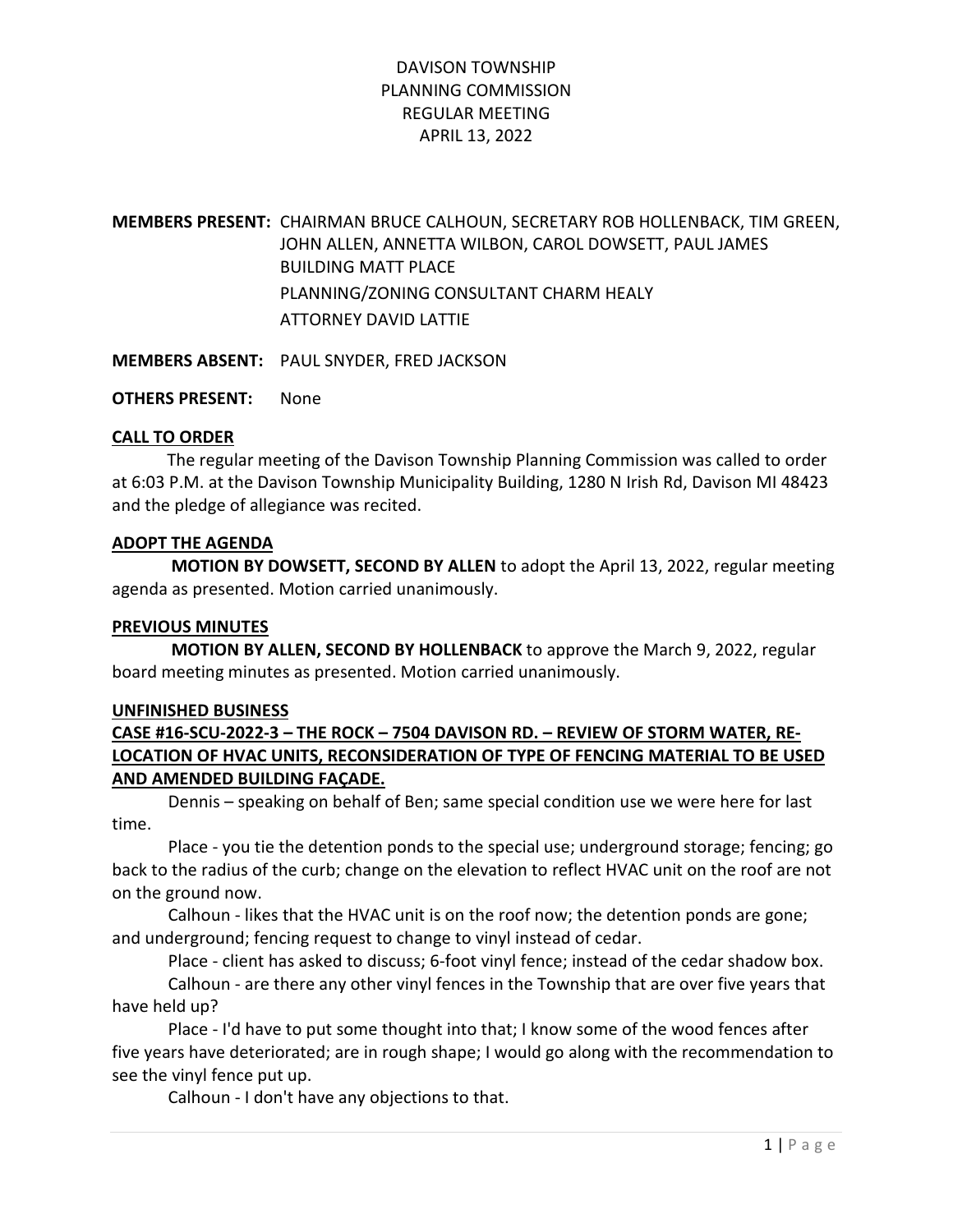## DAVISON TOWNSHIP PLANNING COMMISSION REGULAR MEETING APRIL 13, 2022

 Wilbon - I have a neighbor that has a vinyl fence and it's over five years old and it's still white.

 Hollenback - how tall is the parapet wall? Dennis - 4 foot Calhoun - how tall are the rooftops when they're sitting on top? Dennis - just under 4 foot. Hollenback - was the driveway to the north approved? Dennis - no it was turned down by the Road Commission.

MOTION BY HOLLENBACK, SECOND BY GREEN to approve CASE #16-SCU-2022-3 that all contingent items last month have been resolved. Motion approved unanimously.

# CASE #16-SP-2022-2– THE ROCK – 7504 DAVISON RD. – REVIEW OF STORM WATER, RE-LOCATION OF HVAC UNITS, RECONSIDERATION OF TYPE OF FENCING MATERIAL TO BE USED AND AMENDED BUIDLING FAÇADE.

 Engineer - Road Commission did not approve north drive; so, it was approved without site plan; site plan was changed; had to get rid of the driveway closest to the intersection per the Road Commission; cedar wood has a lifespan about 12 years; composite 4X4's will be used on vinyl fence; Drain Commission on underground stormwater.

Calhoun - everything looks good.

 Christopher McKnight – 1481 N Irish Rd - abuts shared property line of the former the Rock's house; color on the vinyl fence?; how far from the north of the property line South is fence coming up too?; is it coming up to the rear of my garage?

 Calhoun - it's going up far enough just to screen in the dumpsters; I don't know if we have a dimension on that.

Showing the diagram of the layout.

Christopher McKnight - timeline an anticipated demolition?

Engineer - we will be removing house as soon as permit is issued.

MOTION BY HOLLENBACK, SECOND BY GREEN to approve CASE #16-SP-2022-2. Motion carried unanimously.

### TEXT AMENDMENTS DISCUSSION WITH ADAM YOUNG – WADE TRIM

Adam – made changes from last month.

 Place - get input on the changes we put in this letter; do we want to add any solar amendments; we're going to start seeing a lot of at the Planning Commission is the ground mounted solar panels; maximum height is 6 feet; when these come in, they're going from anywhere from 8 foot to 10 foot; if we raise requirements, we would change some of the requests for variances.

 Wilbon - my understanding is what you're saying is that the solar panel component doesn't exist in this right now?